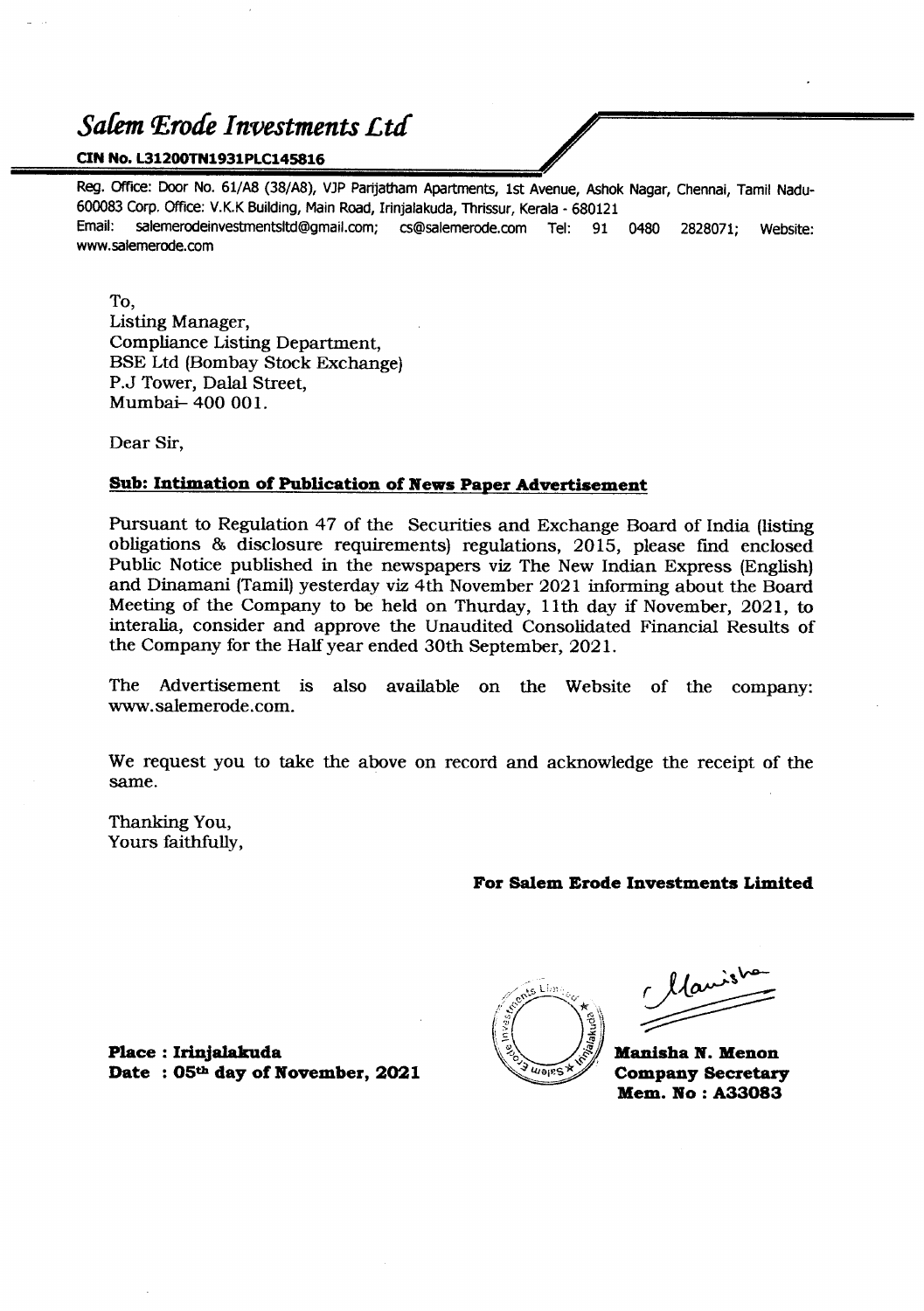

**TAMIL NADU** 



# **Unknown disease kills 9 ostriches in Vandalur Zoo, 2 more fall sick**

#### **S V K R I S H N A C H A I T A N Y A** @ Chennai

AN unknown disease has been wreaking havoc at the Arignar Anna Zoological Park in Vandalur, as nine ostriches have succumbed in just over a week birds had pneumonia, but vetand two are reportedly sick.

Vandalur Zoo authorities, despite best efforts, have so far been unable to diagnose the exact cause. The flightless ostrich is the world's largest bird and native of the African savanna.

"Being an exotic bird, nothing much is known. We had a total of 39 ostriches, of which five died on October 27, two on 28th, one on 29th and another on Wednesday. All of them were healthy and exhibited no prolonged symptoms. Just a day before, they looked dull, inactive and then collapsed. We sus-

pect that it is something specific to ostriches because all other birds in the zoo are absolutely fine," Zoo director V Karuna Priya told *TNIE*.

Postmortem revealed the erinarians opine it might not

#### TARRED ROADS TOO MUCH TO ASK FOR? Commuters struggle to drive through a pothole-filled road at Ambattur in Chennai on Wednesday. A 32-year-old biker on Monday had hit a pothole on Anna Salai and died after being thrown under an MTC bus in the impact | DEBADATTA MALLICK

be the cause of death. Previous samples sent to the National Institute of High-Security Animal Diseases in Bhopal for bacteriology, virology, and toxicology examination have returned negative for Covid-19. Food poisoning was also ruled out.

#### **EXPRESS NEWS SERVICE** @ Chennai

Experts from Tamil Nadu Veterinary and Animal Sciences University and the Animal Husbandry department examined the sick birds, which are in isolation. Sources said even they were clueless about what

was happening.

"We are trying to consult national and international experts to understand whether there was any similar mass death of ostriches in any zoos.

# In Hyderabad zoo, two ostriches died under similar circum-

# Corp allots  $\text{\textsf{F10}}$  lakh per zone for road maintenance

stances. The results of their samples also didn't pinpoint to any specific disease," said Shekhar Kumar Niraj, Chief Wildlife Warden. Based on wide consultations, the two sick birds are given Tamiflu, used to treat flu virus.

#### **EXPRESS NEWS SERVICE** @ Chennai

Karuna Priya said blood smear and organ impression were examined and fowl cholera was also ruled out. "Scientists are checking for the possibility of Avian Flu and we are expecting the results anytime soon," she said.

THE city corporation went into overdrive on Wednesday, taking up road improvement works including filling up potholes. The civic body has allotted  $\bar{\tau}$ 10 lakh per zone for all 15 zones to take up this work.

In a survey by the corporation, 942 roads in the city were found to be in need of maintenance work, which includes filling up potholes. For filling, wet mix macadam, cement-concrete mix or cold mix are used, according to a release from the corporation on Wednesday. The civic body maintains 471 bus route roads and 34,640 interior

roads.

Executive engineers at the zonal level are to oversee this work and Commissioner Gagandeep Singh Bedi inspected work in some areas on Wednesday.

On Tuesday and Wednesday, rains have led to water stagnation in 49 areas of which 36 have been cleared so far, the release said. The corporation has also pruned 19,025 trees in the city to ensure traffic is not disrupted during the monsoon season.

n Twitter @ xpresstn 'TNIE Tamilnadu' @ xpresstn

The PM 2.5 level recorded at Alandur on Wednesday. Nitrogen dioxide level was at 22 µg/m3 against the prescribed at Atar<br>
prescribed standard of 80 µg/m3<br>
prescribed standard of 80 µg/m3



On Monday, a 32-year-old techie from Ramapuram lost control of his bike after he hit a pothole and was run over by an MTC bus.



A pothole on the Poonamallee High Road at Kilpauk being filled with gravel and

cement, in Chennai on Wednesday | **R SATISH BABU**

SIX months after the Senneer kuppam panchayat near Thiruverkadu began dumping waste abutting the Cooum river, forming a landfill, the trash is now being removed after intervention of the Tiruvallur district administration officials.

The area was among the first to be restored under the Cooum river eco restoration project under the Chennai Rivers Res-

toration Trust (CRRT) in 2016 when the accumulated solid waste was removed and the boundaries were fenced. However, with daily waste from the panchayat, including medical and poultry waste, being dumped on the road abutting the river, not only did the solid waste spill over to pollute the river but also proved to be a menace to local residents and commuters due to the stench. Landfills also produce leachate which can contaminate surface and groundwater.

Locals said once the panchayat began dumping the waste here, trucks on their way back from Koyambedu market would stop in the wee hours of the day and unload vegetable or fruit wastage here.

Landfill near Cooum removed; won't Drunk driving

dump more waste, says panchayat causes mishap,

> S Amrizhthamannan, block development officer, Poonamallee said after complaints were raised, most of the waste was cleared in a period of two nights and there are only about

 $\circ$ **THE MOST COST-EFFECTIVE WAY TO REACH YOUR CUSTOMERS**

Advertising in The New Indian Express 'Business & Enterprise' column helps to reach your customers in Tamil Nadu, Karnataka, Kerala, Andhra Pradesh, Telangana, Odisha and The Morning Standard, New Delhi in a cost effective manner, yielding more returns! No matter what your business, find your customers here!

> **BUSINESS & ENTERPRISE EXPRESS CONDITIONED**

**EVERY MONDAY** For details: **92443 17292** 





 $\begin{tabular}{|c|c|} \hline & \multicolumn{1}{|c|}{\multicolumn{1}{c|}{\hspace{-1.4cm}}}\hline \multicolumn{1}{|c|}{\hspace{-1.4cm}}\hline \multicolumn{1}{|c|}{\hspace{-1.4cm}}\hline \multicolumn{1}{|c|}{\hspace{-1.4cm}}\hline \multicolumn{1}{|c|}{\hspace{-1.4cm}}\hline \multicolumn{1}{|c|}{\hspace{-1.4cm}}\hline \multicolumn{1}{|c|}{\hspace{-1.4cm}}\hline \multicolumn{1}{|c|}{\hspace{-1.4cm}}\hline \multicolumn{1}{|c|$ 



**M** SERIES STRIDE SATISFAR ARUMUGAN SESAN CS SUSLEO JOHN PAUL SENDUAN AR<br>M SERIES SATISFA USA HARI DINESH SISESI SALAKSISINAN SERIESINAN MENTEKI SESARA BAN ANGKATIAN, SM BAJKUMAR<br>SIGENE SAPN VEK STUDIO SSCSETHU SISERIAL SE moVIVEK, SAM money

**GRESSIN PRODUCES P.KISHORE KUMAR, S.BHARATH FRODUCED BY C.RAMESH KUMAR** 

thinkumusic

TAMILNADU RELEASE : GOPURAM FILMS



two loads of garbage left. "We have made arrangements for the waste to be transferred to Kodungaiyur. We are also looking at composting in microcomposting centres and material recovery facilities here on," he said.

Poonamallee officials also said waste will not be dumped in the site again. To aid this, trees are to be planted in the space. When asked where the daily waste from the panchayat is to be dumped here on, officials said that a space has been designated outside residential limits where garbage will be dumped and the accumulated garbage will be transferred to Kodungaiyur twice a week.

A senior official of the Tiruvallur district administration said that they have taken cognisance of the matter and that their team is working on shifting the waste.

four injured

**EXPRESS NEWS SERVICE** 

@ Chennai

FOUR youngsters returning home from a resto bar in the city were injured after the car they were travelling in toppled on Santhome High Road in the wee hours of Wednesday. Police said the driver was drunk.

The four were identified as K Srikanth (22), the driver, S Mad-

hukrishnan (24), Nithyashree (24), and Vandhana (22). "At around 1 am, the car negotiated a turn. Srikanth lost control of the vehicle and the car hit a median and turned upside down," said a police officer. Since the car was overspeeding, it moved for about 200 meters after toppling and then came to a halt. Passers-by rushed the four to the Royapettah GH. All four are out of danger.

The Adyar Traffic Investigation police registered a case of drunken driving and rash driving and seized the car.



after complaints were raised | **EXPRESS**



S Amrizhthamannan, block development officer, Poonamallee

#### NEWS UPDATE FROM TN

# Heavy rains improve Chennai's air quality; more showers forecast

#### **S V K R I S H N A C H A I T A N Y A** @ Chennai

WITH Chennai receiving daily dose of overnight rains for the last few days, pollution levels in the city have remarkably come down. The city's Air Quality Index (AQI) on Wednesday was 48, which was in stark contrast to the AQI of 120 recorded on October 28. This despite the mad Deepavali rush and increased vehicular movement owing to an ensuing long weekend.

Out of eight Continuous Ambient Air Quality Monitoring Stations (CAAQMS), which give real-time pollution data, five stations — Manali, Alandur, Velachery, Kodungaiyur and Perungudi — recorded AQI of less than 50, which is considered 'good' as per the National Ambient Air



Quality Standards fixed by Central Pollution Control Board. Three other stations — Manali village (TNPCB), Arumbakkam and Royapuram — recorded marginally high AQI levels in the range of 50-100, which is categorised as 'satisfactory'. A senior official from Tamil Nadu Pol-

lution Control Board (TNPCB) told *TNIE* the reduced pollution levels were the result of rains and strong wind that help in the dispersion of particulate matter (PM) faster. "If you observe, the dominant pollutant in most of the stations is not PM2.5 or PM10."

Meanwhile, the Indian Meteorological Department (IMD) has forecast more showers in the next five days in several districts. Heavy rainfall warning for Deepavali Day has been issued for Nilgiris, Coimbatore, Salem, Namakkal, Erode, Karur, Trichy and delta districts. In Chennai, the sky condition will be generally cloudy. Thunderstorms with moderate rains are likely to occur in some areas, with maximum and minimum temperatures of 29 degrees Celsius and 25 degrees respectively expected.

#### **EXTENSION OF LAST DATE FOR SUBMISSION OF EOI E-AUCTION OF STERLING BIOTECH LIMITED, AS A WHOLE,** ON A GOING CONCERN BASIS, IN LIQUIDATION

he Public Notice for e-Auction of Sterling Biotech Limited as a In continuation whole, on a Going Concern Basis, published on 21.10.2021 in this newspaper, it is hereby informed that the last date for submission of Expression of Interest (EOI) has been extended to 15.11.2021. The other timelines in terms of the Process Document also stands extended/revised accordingly. In this regard, please refer to the Process Document, Version 2.1 dated 03.11.2021 for complete details, uploaded on the website of the Corporate Debtor, http://www.sterlingbiotech.in/liquidation.html.

for Sterling Biotech Limited (in Liquidation)

Dr. (h.c.) CS Adv Mamta Binani Liquidato Registration Number: IBBI/IPA-002/IP-N00086/2017-18/10227 iquidatorsterlingbiotech@gmail.com (process specific) mamtabinani@gmail.com (registered with IBBI) Telephone Number: + 91 9831099551 Address of the Liquidator registered with IBBI: 2nd Floor, Nicco House, 2 Hare Street Kolkata 700001, West Bengal Date: 03.11.2021

#### **SALEM ERODE INVESTMENTS LIMITED** CIN): L31200TN1931PLC145816 Reg. Office: No. 61/A8 (38/A8), VJP Parijatham Apartments, 1st Avenue, Ashok Nagar, Chennai, Tamil Nadu- 600083 Corp. Office : V.K.K Building, Main Road, Irinjalakuda, Thrissur (Dist.), Kerala - 680121 Telephone No.: 0480 282807' E-mail: salemerodeinvestmentsltd@gmail.com and cs@salemerode.com

Website: www.salemerode.com **NOTICE** 

Notice is hereby given that pursuant to regulations 29 read with 33 and 47 of SEBI (Listing Obligations and Disclosures Requirement) Regulation 2015, 6th Board Meeting of the board of directors of the company is scheduled to be held on Thursday, the 11th day of November, 2021 through video conferencing deemed to be held at the corporate office of the company at V.K.K Building, Main Road, Irinjalakuda, Thrissur (Dist.), Kerala - 680121 at 11:00 A.M. I.S.T, inter alia, to consider and approve the quarterly and half-yearly financial results for the period ended 30th September, 2021 and to consider any other item with the permission to the chair.

The Intimations is also available on the stock exchange BSE Limited (www. bseindia.com) where the company's share are listed and on the company's Website (www.salemerode.com)

By Order of Board of Directors, Salem Erode Investments Limited S/d- Manisha N. Menon, Company Secretary, Mem. No: A33083 Irinjalakuda

04<sup>th</sup> day of November, 2021

Important Request to Shareholders:

1 Update E-mail id. Mobile Number and bank Account details with a) Company, DP and R&T Agent or b) Email us at salemerodeinvestmentsitd@gmail.com Dematerialise your share from physical, in case not yet done. 3 Update your latest communication address with R&T Agent.

# WORLDWIDE NOV 19 IN THEATRES  $S$ econd  $S$ ingle from Tomorrow **GOPURAM** ENTERTAINMENT **FILMS** Happy Diwall

City-based importer

gets 7 years in jail Chennai: The Additional Special Court convicted citybased importer K Liakath Ali to undergo rigorous imprisonment for seven years and slapped a fine of ₹1 crore for money laundering. The court on Tuesday also ordered the confiscation of  $\bar{\tau}$ 1.75 crore available with the Enforcement Directorate in the form of Fixed Deposit (FD), which was provisionally attached by ED. Ali was arrested in 2017 for making Foreign Outward Remittance of \$2,786,300 (₹18.66 crore approximately) through Indian Bank, Thousand Light branch, the ED said. ENS

#### Prince of Arcot greets people

#### Chennai: The Prince of Arcot,

Nawab Mohammed Abdul Ali,

extended Deepavali greetings to the public and wished that the festival bring happiness and prosperity for all. "May the festival of lights brighten your homes with sound health, happiness and long life. Deepavali symbolises the triumph of good over evil," the Prince said. "The common message of all faiths should promote communal harmony and fraternal solidarity," he emphasised. ENS

epaper.newindianexpress.com

#### E X P R E S S R E A D